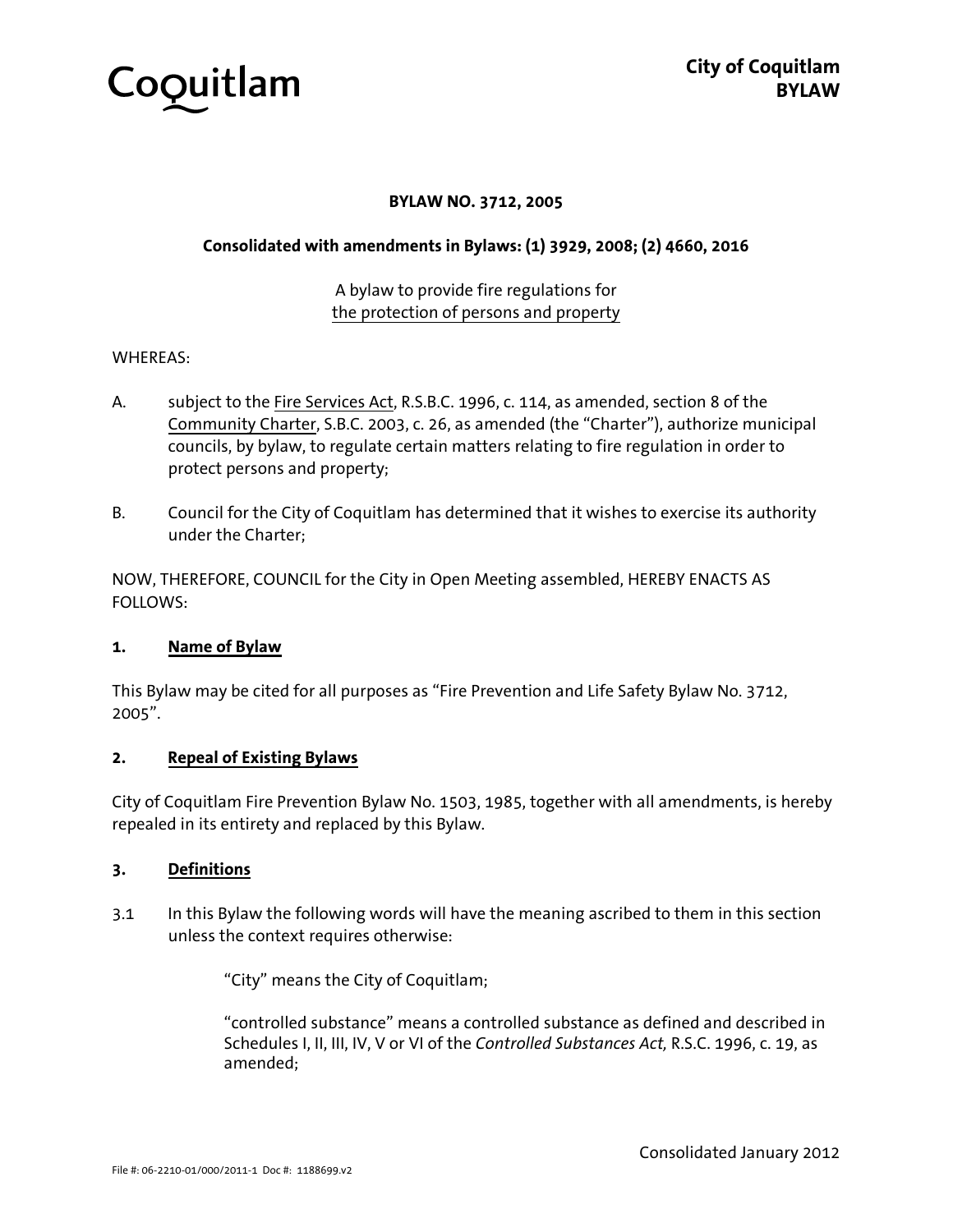"Council" means Council for the City;

"dangerous good" means any good defined as a dangerous good in the *Transportation of Dangerous Goods Act,* R.S.B.C., c. 458;

"excessive false alarm" means the third or subsequent false fire alarm activated by a fire alarm system at a particular premise in a calendar year;

"excessive false alarm fee" means the fee set out in the Fees & Charges Bylaw;

"explosive" means every substance, whether chemical compound or mechanical mixture, and every adaptation or preparation of an explosive, used or manufactured with a view to produce a violent effect by explosion, or a pyrotechnic effect and includes, without limitation, any one or more of the following

- (i) gunpowder,
- (ii) nitroglycerin,
- (iii) gun cotton,
- (iv) dynamite,
- (v) blasting gelatin,
- (vi) gelignite,
- (vii) fulminate of mercury or other metals,
- (viii) coloured fire,
- (ix) fireworks,
- (x) fuses,
- (xi) rockets,
- (xii) percussion caps,
- (xiii) detonator,
- (xiv) gun cartridges,
- (xv) ammunition of every type, kind and description;

"false fire alarm" means a fire alarm incident where there is no apparent or actual evidence of any fire or smoke at the location for which a fire alarm was raised with Fire/Rescue and includes, without limitation, the activation of a fire alarm system

- (i) during its installation, maintenance, testing or removal,
- (ii) due to mechanical failure, malfunction or equipment fault, and
- (iii) due to user error;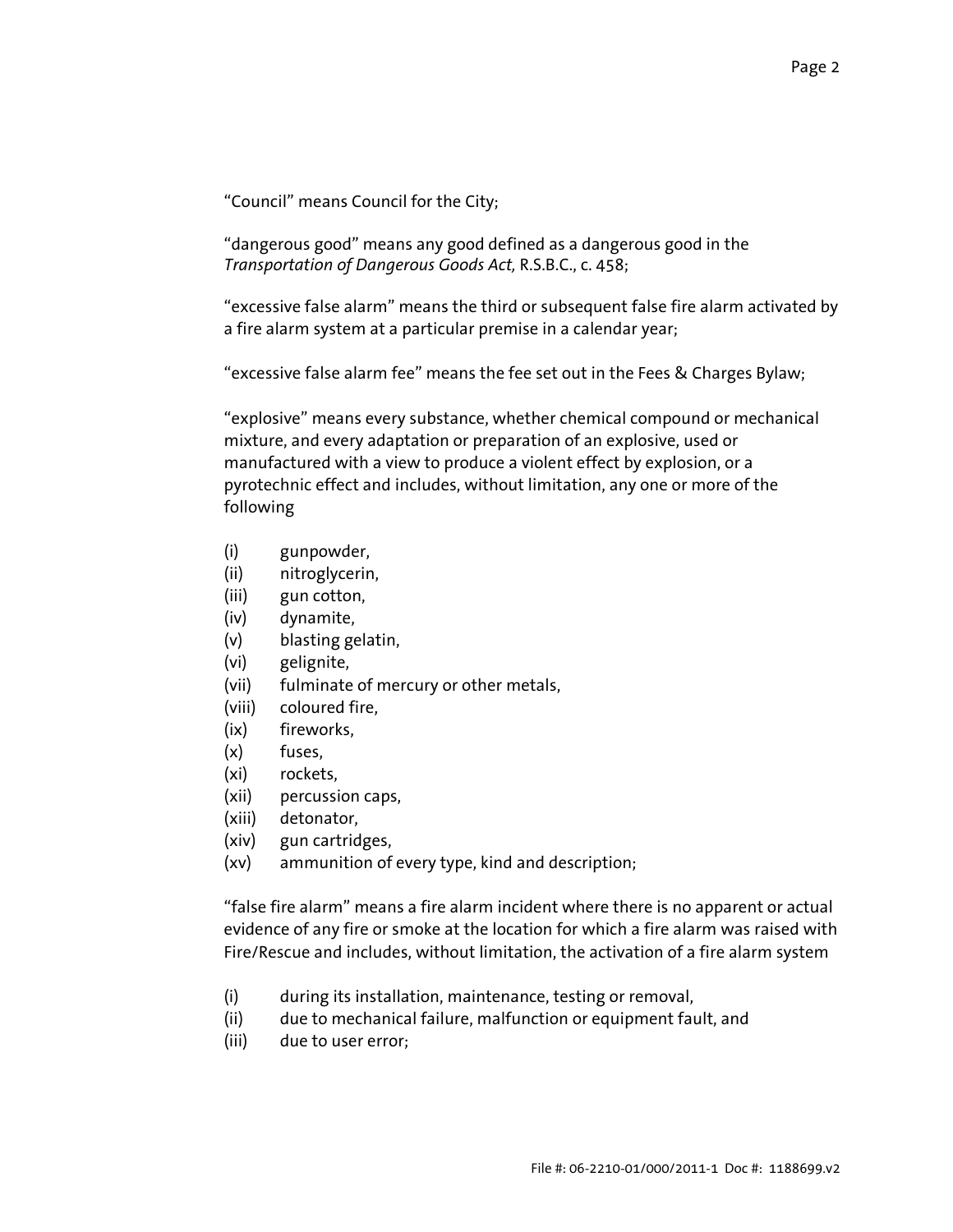"Fees & Charges Bylaw" means the Fees and Charges Bylaw in effect in the City, as amended or replaced from time to time;

"fire alarm incident" means the activation of a fire alarm system resulting in the direct or indirect notification of Fire/Rescue;

"fire alarm system" means any assembly of mechanical, electrical or electronic devices which is designed to warn the occupants of the building in which the system is located of an emergency condition and which emits sound or transmits a sound, signal or message when activated;

"Fire Chief" means the person appointed to hold that position from time to time within Fire/Rescue by Council and or his or her designate;

"Fire Code" means the British Columbia Fire Code, as amended or replaced from time to time;

"Fire/Rescue" means the City's Fire/Rescue Department;

 "Fire Services Act" means the Fire Services Act, R.S.B.C. 1996, c. 144, as amended or superseded from time to time, and any regulations made under it;

 "Firecrackers" means small Low Hazard Fireworks or High Hazard Fireworks with entwined fuses used solely as noise makers and not for pyrotechnic effect, including, without limitation, bottle rockets and screechers;

 "fire protection equipment" includes, but is not limited to, fire alarm systems, automatic sprinkler systems, special extinguishing systems, portable extinguishers, water supply systems for fire protection, standpipe and hose systems, fixed pipe fire protection systems in commercial kitchen exhaust systems, smoke control measures, emergency power installations and emergency lighting systems.

 "Fire Protection Technician" means a person whose competency has been certified under the Applied Science Technologists and Technicians Act, R.S.B.C. 1996, c. 15 or under another recognized certification agency approved in writing by the Fire Chief.

 "hazardous material" means any substance or article that poses a significant risk to health, safety or property.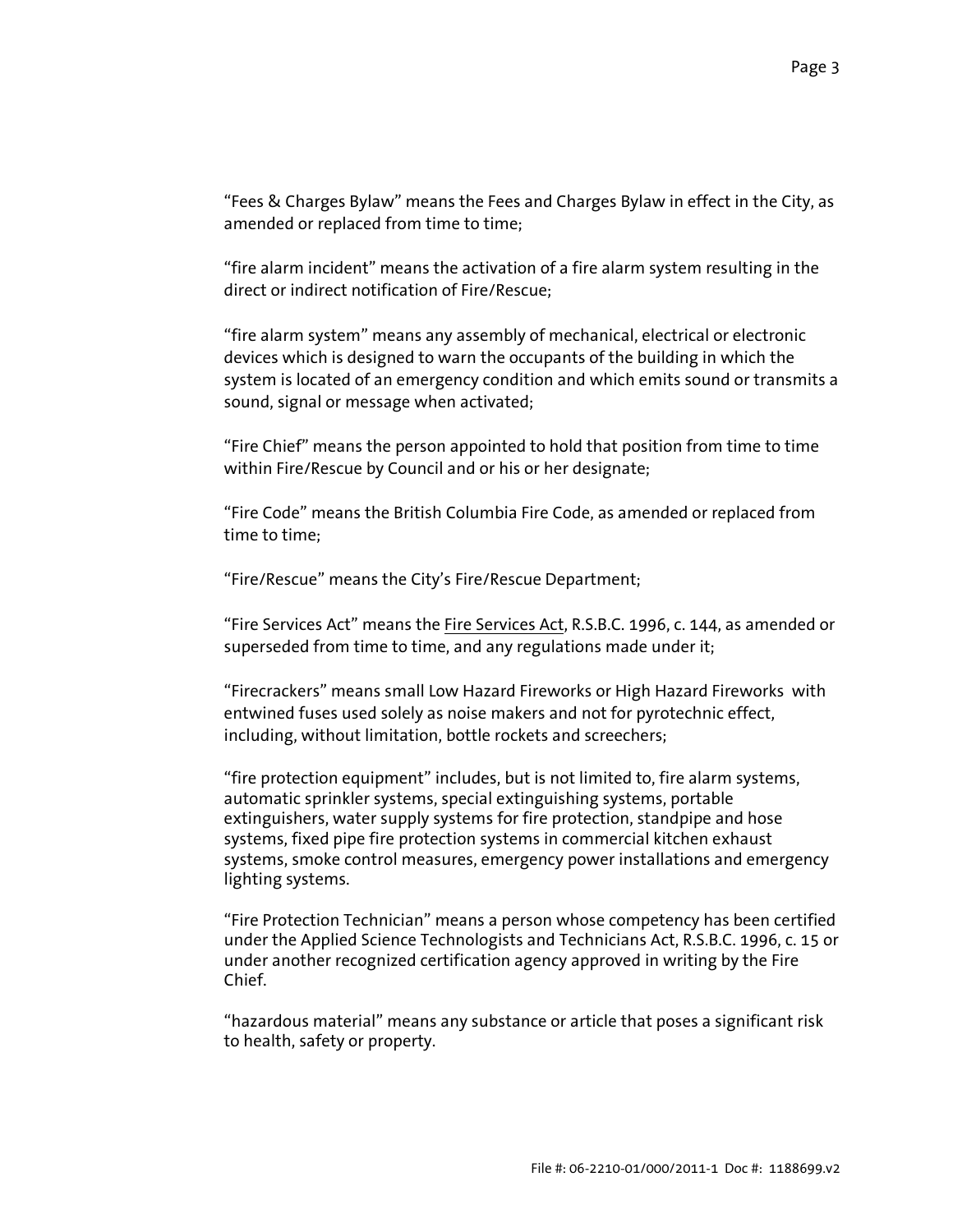"High Hazard Fireworks" means manufactured goods intended to be used for pyrotechnic effect that are classified by the Canada Explosives Regulation made under the Explosives Act, R.S.C. 1985, c. E-17, as high hazard fireworks (Class 7.2.2), but does not include Firecrackers;

"hotel" means

- (i) an apartment house,
- (ii) a residential condominium building that has
	- (A) 2 or more levels of strata lots as defined in the Strata Property Act, S.B.C. 1998, c. 43, as amended,
	- (B) one or more corridors that are common property as defined in the aforementioned Strata Property Act, and
- (iii) a boarding house, lodging house, club or any other building, except a private dwelling, where lodging is provided for less than 6 people;

 "Low Hazard Fireworks" means manufactured goods intended to be used for pyrotechnic effect that are classified by the Canada Explosives Regulation made under the Explosives Act, R.S.C. 1985, c. E-17 as low hazard fireworks for recreation (Class 7.2.1) such as fireworks showers, roman candles, fountains, golden rain, lawn lights, pinwheels, volcanoes and sparklers, but does not include Firecrackers;

## "occupier" means

- (i) a tenant, lessee, agent and any other person who has the right of access to and control of a building or premises to which this Bylaw applies, and
- (ii) , in relation to common property and common facilities in a strata plan, the strata corporation;

 "Officer" means the Fire Chief and any member of Fire/Rescue for the City appointed in writing by the Fire Chief to exercise the authority given by and to enforce this Bylaw;

 "private hydrant" means any fire hydrant installed on private property solely as a part of a system of fire protection for that property;

 "private dwelling" means a dwelling unit used for residential use as those terms are each as defined in the City of Coquitlam Zoning Bylaw No. 3000;

 "re-inspection" means the second or subsequent inspection conducted by an Officer at a premises or property;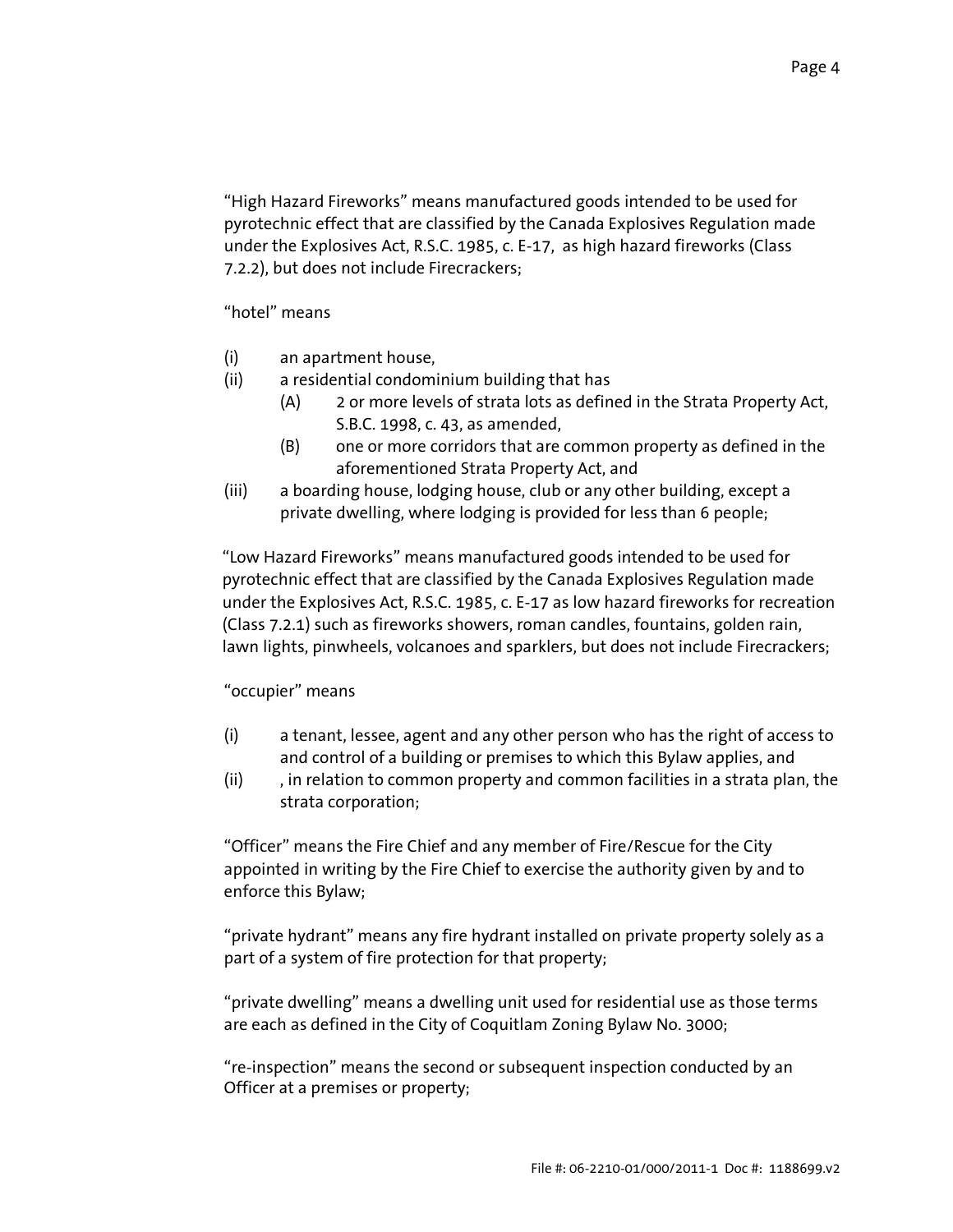"re-inspection fee" means the fee associated with a re-inspection as set out in the Fees & Charges Bylaw;

 "service station" means any facility used wholly or partly to dispense gasoline, propane, natural gas or other combustible liquid for use as a vehicle fuel, whether as a direct or indirect supplier of such fuel;

 "tank" means any and all tanks identified and regulated pursuant to Part 4 of the Fire Code;

"vacant building" means a building or structure:

- (i) that has remained unoccupied by the owner or an occupier for a continuous period of 30 days;
- (ii) in respect of which a water, sewer, gas, or electrical service has been intentionally disconnected other than for temporary maintenance; or
- (iii) where a demolition permit has been applied for in respect of that building or structure, a building that has actually been left vacant, regardless of the amount of time it has been left vacant;

 "vehicle" means any motorized transportation device, including, without limitation, passenger vehicles, trucks, tractors, farm equipment, motorcycles, skidoos and motor boats, provided the same uses gasoline, methanol, natural gas or other combustible substance, electricity or battery power in order to operate.

3.2 Except as otherwise defined in this Bylaw, all words have the meaning ascribed to them in the Fire Code.

# **4. British Columbia Fire Code**

To the extent that the same is not inconsistent with the provisions of this Bylaw and the Fire Services Act, the Fire Code forms a part of this Bylaw and may be enforced by an Officer.

## **5. Officers' and Fire Chief's Authority**

5.1 Every Officer is authorized to enforce this Bylaw and, for the purposes of doing so, has the power to: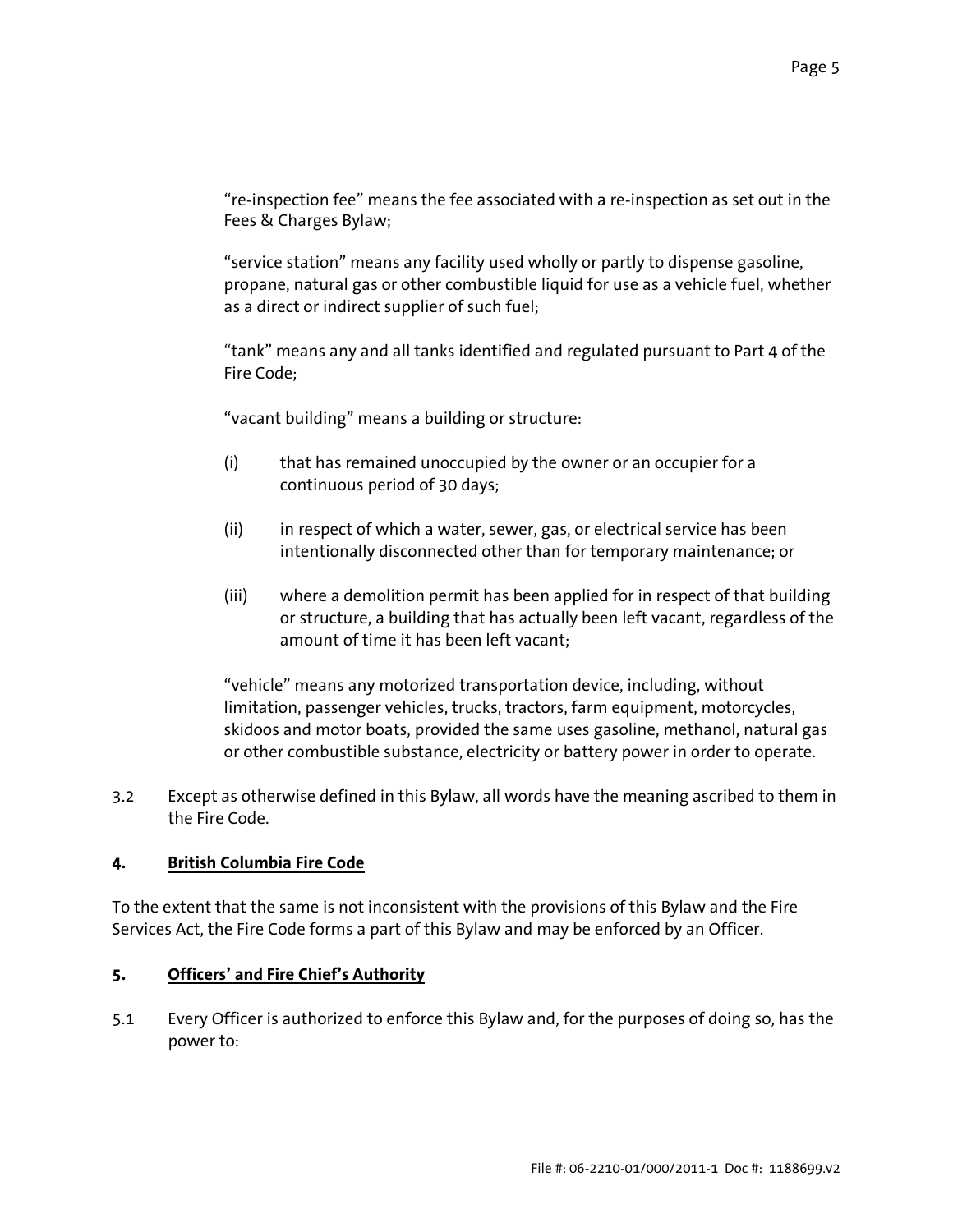- (a) inspect premises for conditions that may cause a fire or increase the danger of a fire or increase the danger to persons and no person may refuse to grant an Officer access to any real property or premises for purposes of conducting such an inspection;
- (b) take any measures contained in this Bylaw to prevent and suppress fires, including the demolition of buildings and structures to prevent the spread of fires; and
- (c) deal with any matter within the scope of the Fire Services Act in a manner not contrary to that Act or regulations made under it.
- 5.2 Without limiting the general authority in section 5.1, an Officer may:
	- (a) where any matter or thing under this Bylaw may be lawfully done by permit, upon receipt of an application and fees as required by this Bylaw, issue a permit in a form prescribed by the Fire Chief and subject to such terms and conditions as the Officer determines are necessary in respect of such permit;
	- (b) where he or she determines that there exists within any building or structure or upon any real property any flammable or combustible materials or substances, any explosive or any accumulation of waste materials, litter, rubbish or debris that is liable to cause, contribute to or fuel a fire and thereby endanger persons or property, an Officer may, in writing, order the owner or occupier of the building, structure or real property, as the case may be, to remove and lawfully dispose of such flammable or combustible materials or substances, explosive or accumulation of waste materials, litter, rubbish or debris, as the case may be, within the time frame specified in the order and the owner or occupier must comply with the order;
	- (c) where he or she determines that any provision of this Bylaw has been breached, in writing, order the person or persons in breach of this Bylaw to correct the breach within the time frame specified in the order;
	- (d) where he or she determines that a building or structure is in such a state of disrepair or is being used in a manner such that it
		- (i) may cause fire or explosion,
		- (ii) assist in the spread of fire,
		- (iii) otherwise poses a hazard to persons or property in surrounding buildings, structures or real property,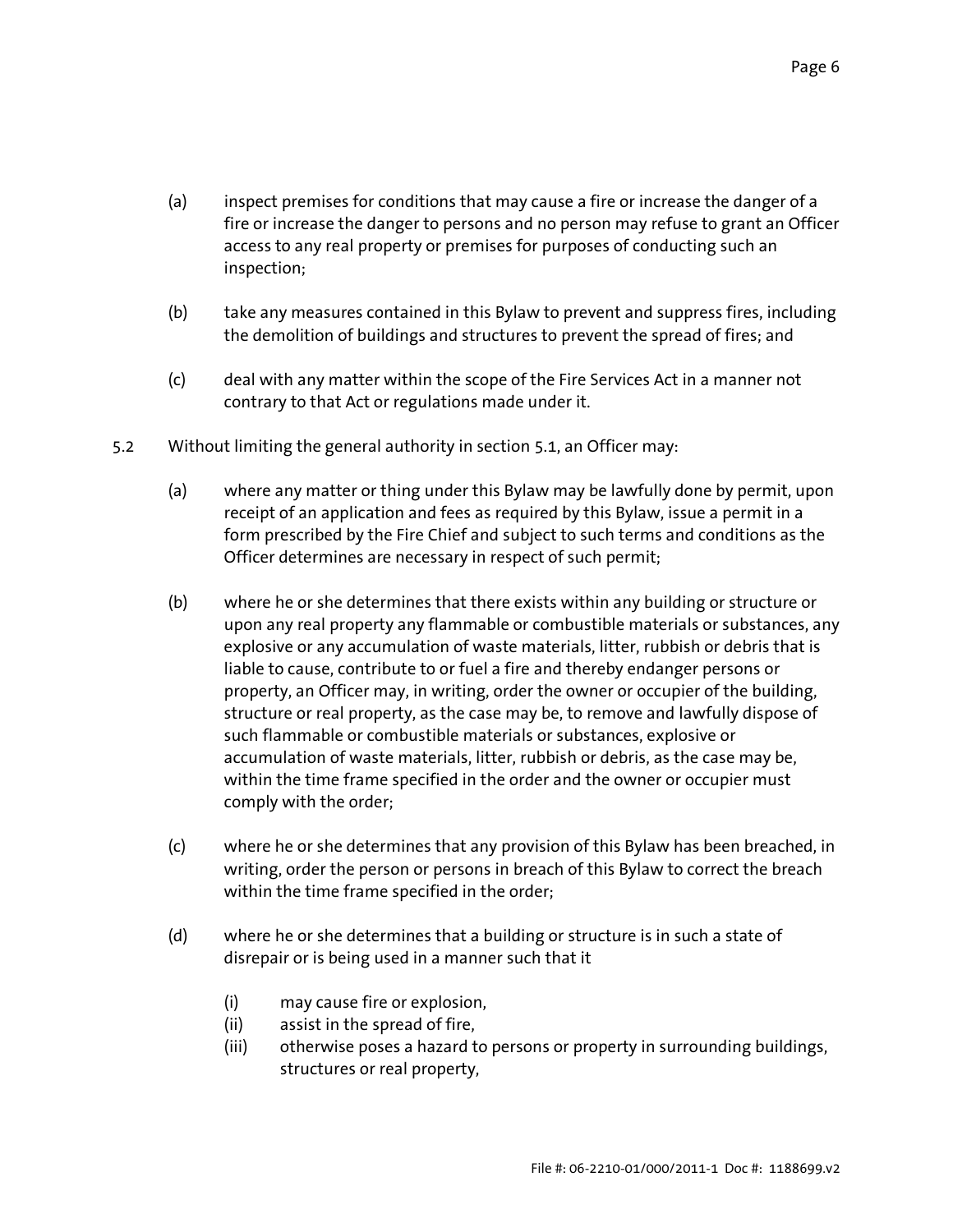in writing, order the owner or occupier of such building or structure to remedy the state of disrepair or alter the use in such a way as to remove the conditions that led to the order within the time frame specified in the order and the owner or occupier must comply with the order.

- 5.3 Where an Officer issues an order pursuant to any authority contained in this section or the Bylaw generally, if the recipient of that order fails to take the required action within the time prescribed in the order, the City may, but is not obligated to, undertake the work required by the order at the expense of the person in default. Where the City elects to act under this section, Council for the City may recover the expense from the defaulting person, together with costs and interest at the rate prescribed under section 11(3) of the Taxation (Rural Area) Act in the same manner as municipal taxes pursuant to section 17 of the Charter.
- 5.4 For purposes of Sections 26 and 36 of the Fire Services Act and relying upon the power to delegate pursuant to section 156 of the Charter, the Fire Chief will be responsible for the preparation and enforcement of a policy for a regular system of inspection of hotels and public buildings in the City.
- 5.5 For the purpose of enforcing any provision of the Fire Services Act, the Fire Code, or this bylaw, the Fire Chief may exercise some or all of the powers of the Fire Commissioner under section 25 of the Fire Services Act.

## **6. Protection of Fire Personnel, Equipment & Devices**

No person will or will cause, suffer or permit any other person to:

- (a) impede any firefighter or any person under the direction of an Officer when carrying out their lawful duties;
- (b) fail to yield the right of way on any highway, street, road, lane or statutory right of way within the City, whether private or public, to any Fire/Rescue vehicle, equipment or personnel;
- (c) obstruct the progress of any Fire/Rescue vehicle, equipment or personnel while on public or private property;
- (d) enter a burning building or structure or progress beyond any barriers or barricades established by Fire/Rescue personnel or persons acting under the direction of an Officer other than with the permission of an Officer;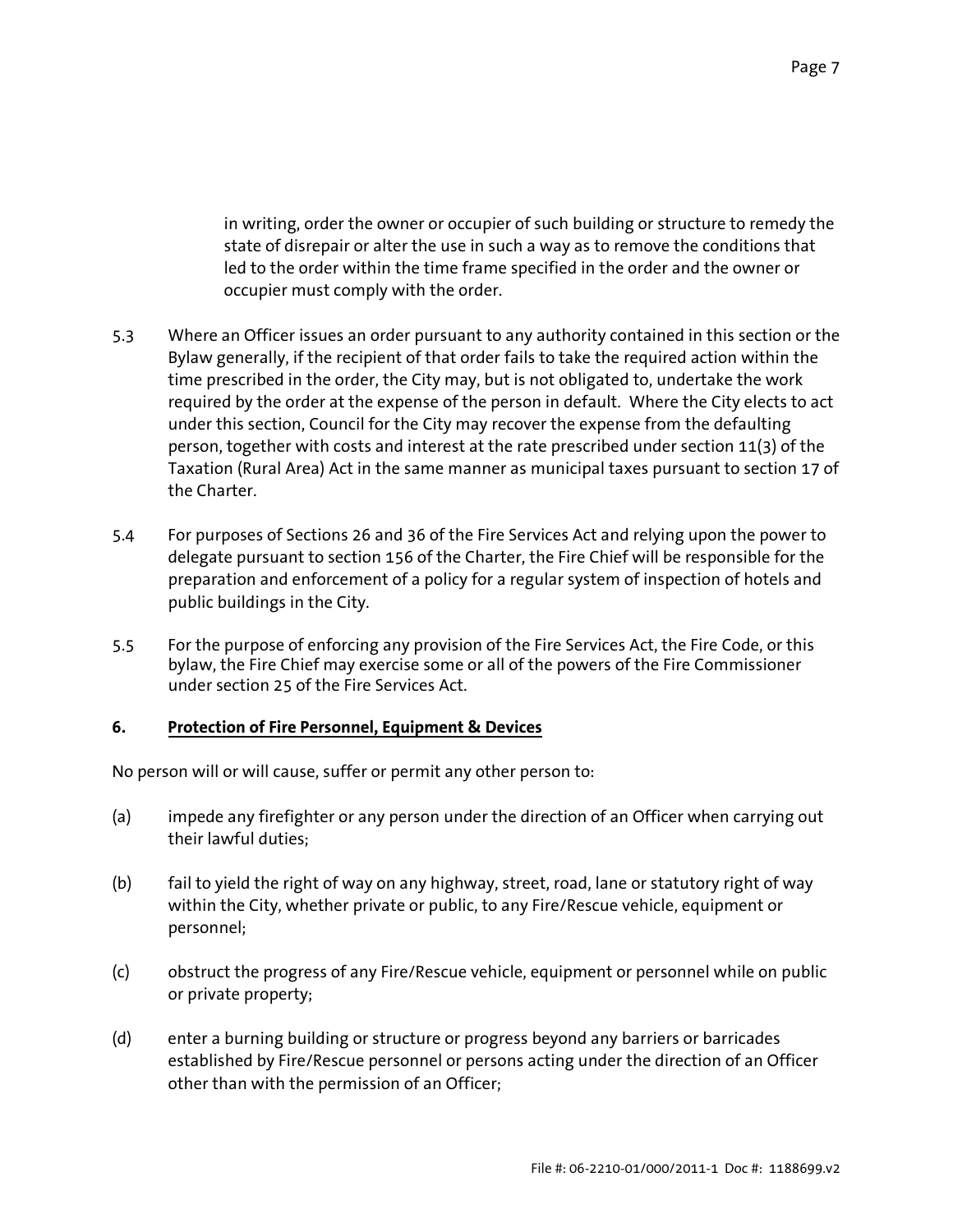- (e) run over with a vehicle any line or lines of fire hoses, whether in use or otherwise;
- (f) stand within 9 metres of any charged fire hose unless authorized to do so by an Officer;
- (g) remove, deface or replace any sign required pursuant to this Bylaw or the Fire Services Act;
- (h) save and except as authorized by a permit issued pursuant to this Bylaw,
	- (i) place any attachment on any standpipe, hydrant or other fire department connection, or
	- (ii) use any standpipe, hydrant or other fire department connection.

#### **7. Prevention of Fire**

- 7.1 No person, whether as occupier or owner of real or personal property, will or will cause or suffer or permit any other person to:
	- (a) allow to accumulate on any property within the City brush, debris or trees from any land clearing operation save and except as the same may be lawfully permitted under this Bylaw or any statute or regulation having precedence over this Bylaw;
	- (b) allow to accumulate on any property, whether under, within, upon or on top of any building or structure or vehicle, sufficient quantities of paper, hay, straw, bags, litter, flammable or combustible materials, explosives or any other matter or thing which could, in the reasonable opinion of an Officer, cause a fire to start or cause a fire, if started otherwise, to spread rapidly so as to endanger persons or property;
	- (c) deposit in any receptacle, other than a metallic or non-combustible or nonflammable receptacle with a tight fitting and non-combustible lid, or upon any property, any ashes or other material from any stove, furnace, barbecue or fireplace or any greasy or oily rags or other materials, things or substances liable to spontaneous combustion;
	- (d) use or allow the use of any defective cooking or heating device in any building or structure;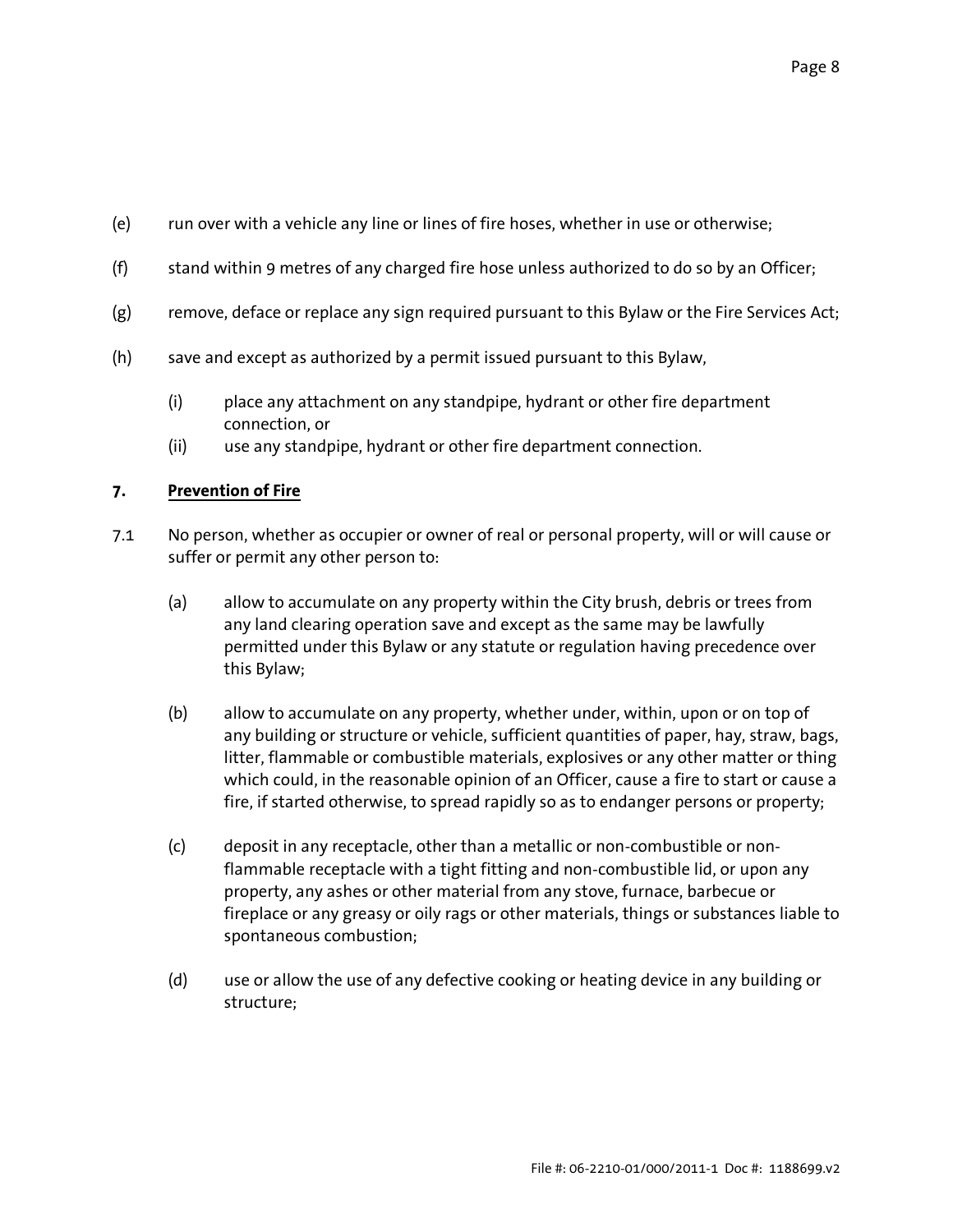- (e) stop up any pipe hole in any chimney save and except with a stopper or metal or non-combustible material specifically designed and approved as a stopper for chimney pipes;
- (f) partially or completely obstruct any fire escape, fire exit, door or window or any hall or passageway leading to any fire escape, fire exit, door or window;
- (g) use flammable or combustible liquids for any cleaning of any fixture or chattel within any building or structure.
- 7.2 Every occupier of real property, a building or a structure, will:
	- (a) at all times, ensure that the occupancy and use is in compliance with the Fire Code and keep the real property, building or structure in a safe manner;
	- (b) ensure that the storage of all dangerous goods meet the requirements of the Fire Code;
	- (c) keep all closures and fire separations installed in any building or structure to prevent the spread of fire within such building or structure in good and efficient repair and working order;
	- (d) where such occupier makes, stores, uses or has charge of or control over any shavings (whether wood, metal, paper or other fibre or product generated from any production process), sacks, bags, hay, straw, waste paper, paper boxes or other flammable or combustible materials, ensure that at the close of each business day or for ongoing operations, at least once each day, all such materials are compactly baled or stacked in a safe manner and stored in non-combustible receptacles with tight-fitting non-combustible covers in accordance with the Fire Code;
	- (e) provide for the regular and proper maintenance of every commercial cooking exhaust system and chimney stove pipe or flue that is in regular use so as to ensure that the exhaust system, pipe or flue does not catch fire through otherwise normal usage;
	- (f) provide all fire detection and suppression equipment and all emergency systems required by the Fire Code; and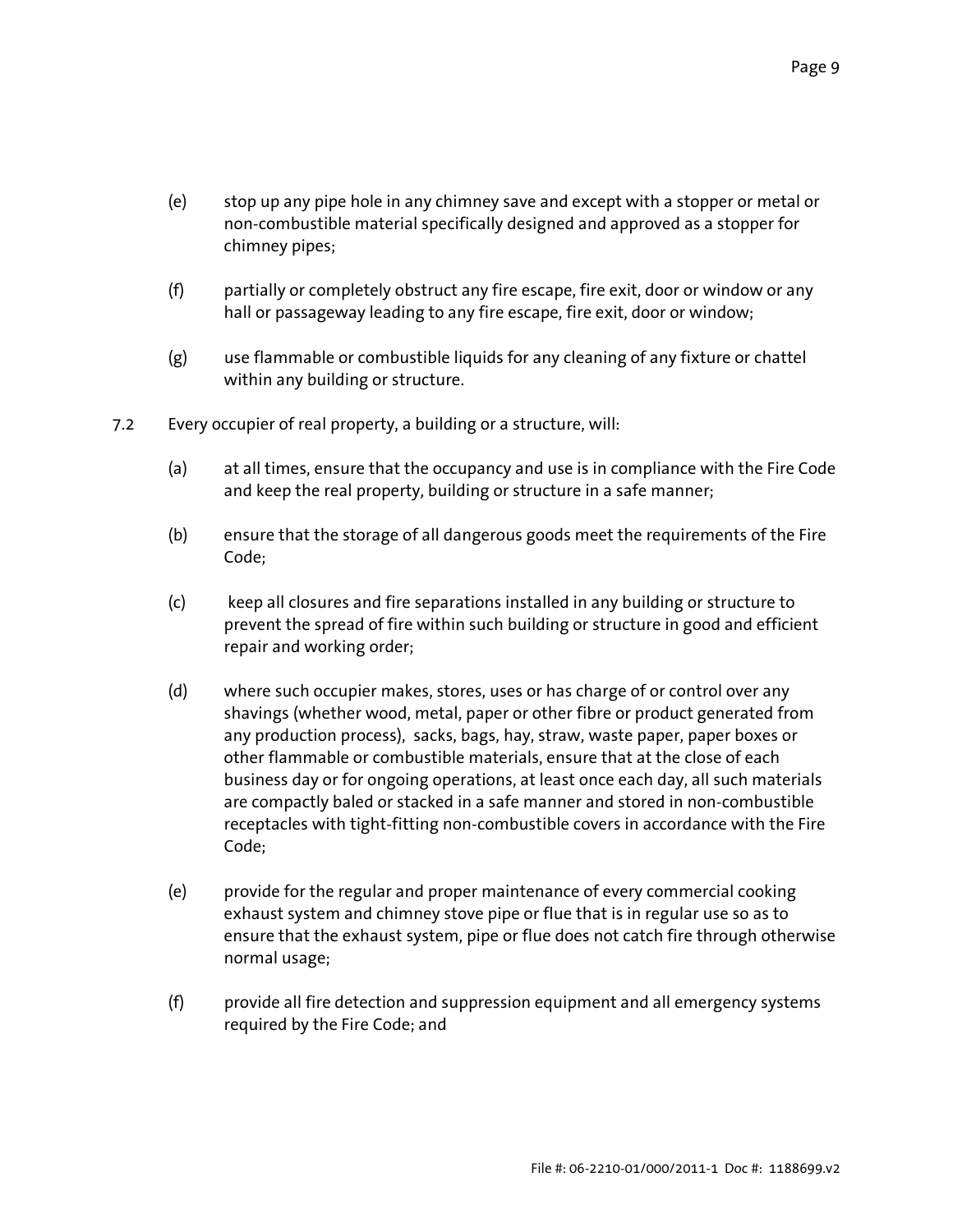- (g) ensure that all fire detection and suppression equipment and emergency systems within any building located on the property are kept in good working order and, where applicable, maintained, repaired and replaced in accordance with the Fire Code, at all times, including, without limitation, all smoke alarms, fire alarms and sprinkler systems.
- 7.3 Every occupier of a service station must maintain the same in a safe manner and adhere to each and every requirement of this Bylaw. Every employee of an occupier of a service station must receive adequate fire safety training from an approved and accredited training institute on matters contained within the Fire Code.

#### **8. Open Air Burning**

- 8.1 No person will, at any time, start, light, ignite or burn, or knowingly permit or cause to be started, lit, ignited or burned, any fire of any kind whatsoever and for any purpose in the open air or in any portable incinerator or other portable appliance or device of any kind located in the open air, except where the fire is contained within a portable appliance or device that has been specifically designed and is used solely for the cooking and preparation of food and that is fueled by propane, natural gas or charcoal.
- 8.2 Without limiting section 8.1, the burning in the open air or in any portable incinerator or other portable appliance or device of any kind located in the open air of:
	- (a) garden refuse, including, without limitation, grass clippings, leaves, tree and plant pruning, cuttings and light materials;
	- (b) land clearing materials, including, without limitation, stumps and branches; and
	- (c) waste or remainder materials from construction sites;

## is prohibited.

- 8.3 For purposes of this section, an open air fire does not include:
	- (a) fire training exercises approved by the Fire Chief;
	- (b) fires necessary for public safety and approved by the Fire Chief;
	- (c) fires for special circumstances and approved in advance in writing by the Fire Chief;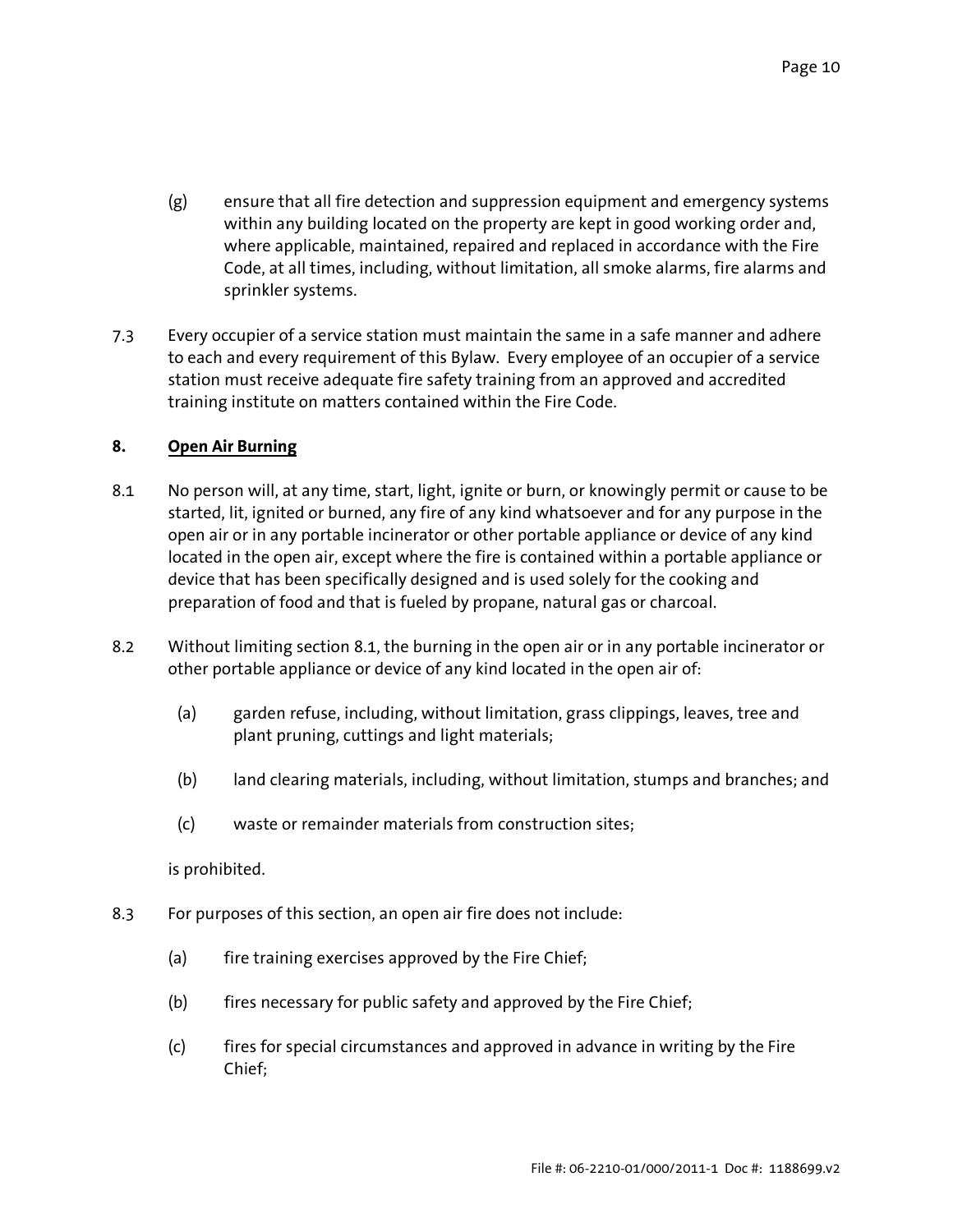- (d) the operation of any appliance specifically designed as an outdoor heater provided that such appliance is certified by an accredited certification body recognized and in good standing with the Standards Council of Canada.
- 8.4 Section 8.1 does not apply if a person or organization has received a permit in the prescribed form from the Fire Chief to start, light, ignite or burn any fire in the open air or in any portable incinerator or other portable appliance or device located in the open air. The Fire Chief may, in issuing a permit pursuant to this section, impose any and all conditions which he or she deems necessary to provide for the protection of persons and property. The person or organization to whom or to which a permit is issued pursuant to this section is responsible for ensuring compliance with all provisions contained in the permit and this Bylaw.
- 8.5 The Fire Chief will not issue a permit pursuant to section 8.4 for private property unless a registered owner of such property is the person seeking the permit or the permit applicant provides the Fire Chief with written authorization from a registered owner of the property authorizing the applicant to seek such a permit.
- 8.6 The Fire Chief may only issue a permit under section 8.4 where the land on which the burning will be conducted is within the Agricultural Land Reserve. The Fire Chief may only issue permits under section 8.4 which are in effect between March 1 through May 31 and from September 1 through November 30 annually.
- 8.7 The Fire Chief may revoke a permit issued under section 8.4 at any time and for any reason.
- 8.8 Every person who is issued a permit under section 8.4 of this Bylaw shall pay the fees prescribed in the Fees and Charges Bylaw.

## **9. Fireworks, Firecrackers and Pyrotechnics**

- 9.1 No person will possess for purposes of re-sale or distribution, offer for sale, store, distribute or sell:
	- (a) Low Hazard Fireworks;
	- (b) High Hazard Fireworks;
	- (c) Firecrackers.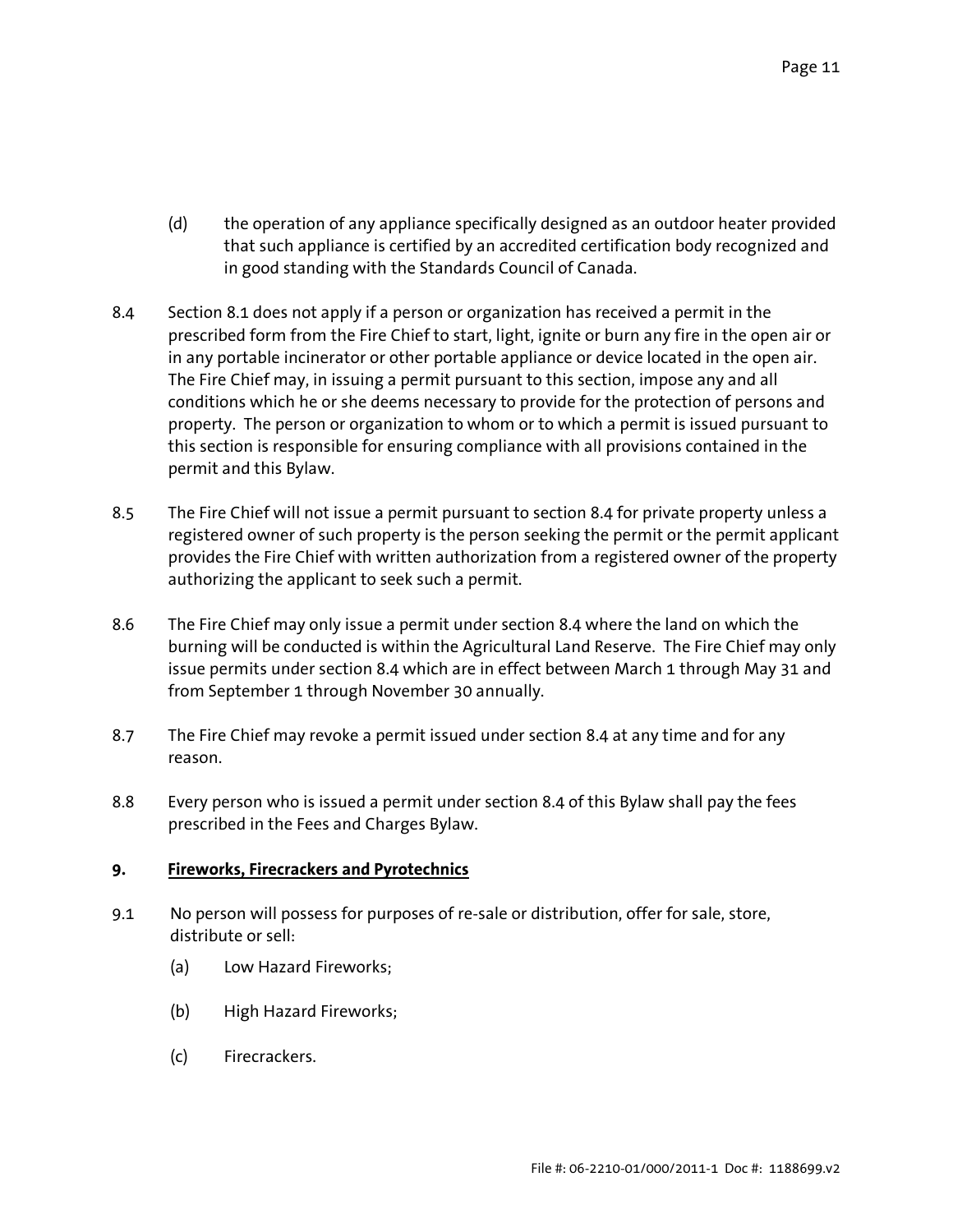- 9.2 Subject to sections 9.3 and 9.4, no person will possess for purposes of use, set off, use, explode or discharge:
	- (a) Low Hazard Fireworks;
	- (b) High Hazard Fireworks;
	- (c) Firecrackers; or
	- (d) pyrotechnics.
- 9.3 Section 9.2 does not apply if a person or organization has received a permit in the prescribed form from the Fire Chief to use, set off, explode or discharge any Low Hazard Fireworks, High Hazard Fireworks, Firecrackers or pyrotechnics for religious, ceremonial, celebratory or business related purposes. The Fire Chief may, in issuing a permit pursuant to this section, impose any and all conditions which he deems necessary to provide for the protection of persons and property. The person or organization to whom or to which a permit is issued pursuant to this section is responsible for ensuring compliance with all provisions contained in the permit and this Bylaw.
- 9.4 The Fire Chief will not issue a permit pursuant to section 9.3 for private property unless a registered owner of such property is the person seeking the permit or the permit applicant provides the Fire Chief with written authorization from a registered owner of the property authorizing the applicant to seek such a permit.
- 9.5 No person will point or direct a Low Hazard Firework, a High Hazard Firework or a Firecracker at any person, animal, structure, vehicle or other object where the Low Hazard Firework, High Hazard Firework or Firecracker is in the process of being used, set off, exploded or detonated.
- 9.6 Any member of the Royal Canadian Mounted Police, an Officer under this Bylaw, a City employee duly authorized by the Fire Chief or a Peace Officer, may seize Firecrackers, Low Hazard Fireworks and High Hazard Fireworks, or any of them, being held or used in violation of this Bylaw and may dispose of them in a manner approved by the Fire Chief, without compensation for the said seizure and without charges being laid or formal enforcement proceedings being commenced. This section does not in any way restrict or prevent charges from being laid or formal enforcement proceedings under this Bylaw from being commenced.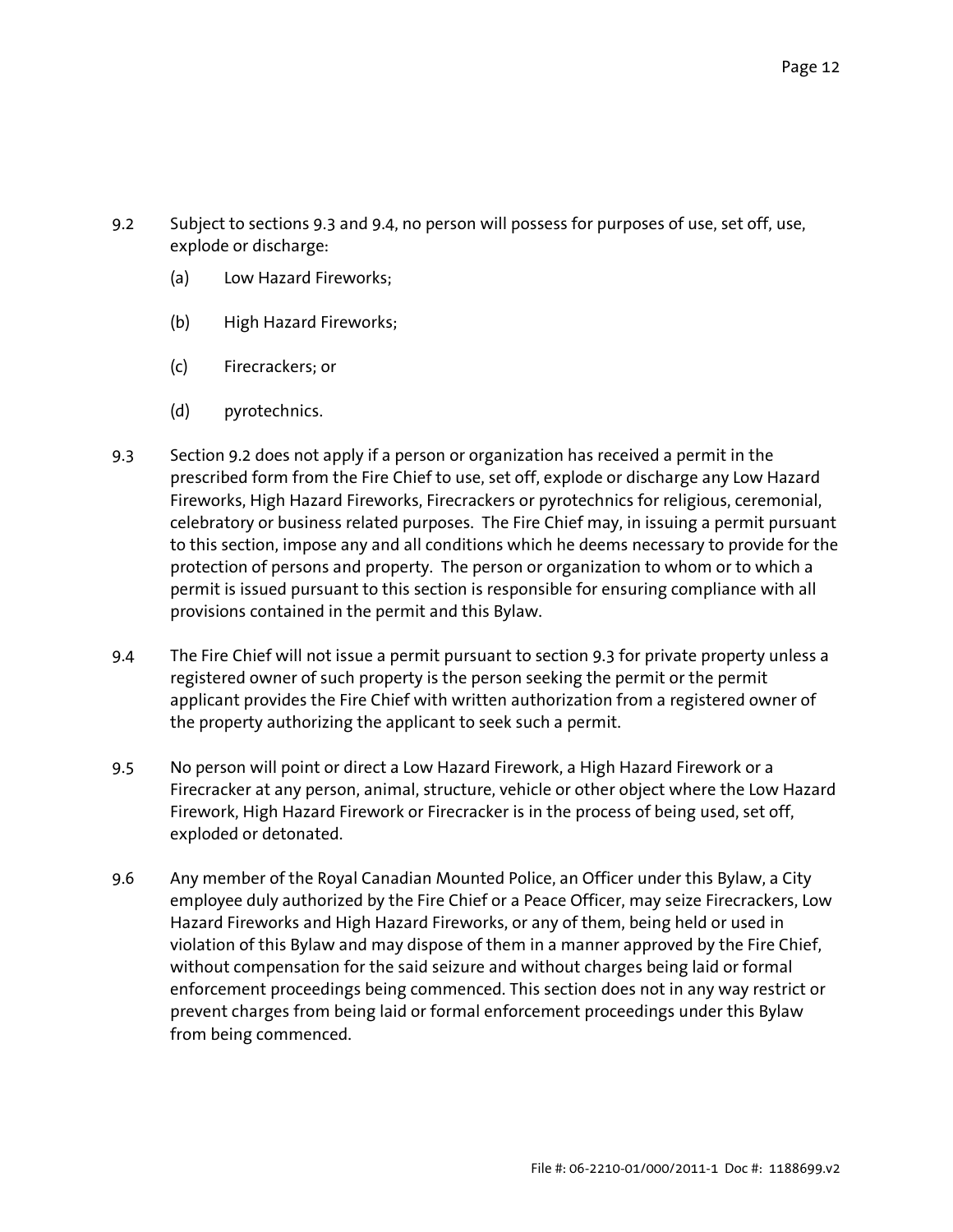9.7 Every person who is issued a permit under section 9.3 of this Bylaw shall pay the fees prescribed in the Fees and Charges Bylaw.

## **10. Private Fire Hydrants and Fire Department Connections**

- 10.1 Every registered owner and occupier of real property or either of them on which a private hydrant is located must ensure that the private hydrant is:
	- (a) maintained in good working condition at all times and inspected, serviced and tested in accordance with the standards set out in Part 6 of the Fire Code;
	- (b) free and clear by at least one metre of all shrubbery, trees, vegetation, structures, buildings or other obstructions in order to facilitate access to the private hydrant by the City or any fire response service.
- 10.2 Every private hydrant must meet the standards specified in the Master Municipal Construction Document, 2000 Edition, as amended by the City from time to time through supplementary specifications and must be painted in the following colours:
	- (a) the barrel must be Fire Red Tremclad or its equivalent; and
	- (b) the bonnet and the outlets (Ports) must be Caterpillar Yellow Tremclad or its equivalent;
	- (c) if there is a Storz type pump nozzle, the cap must be painted Gloss Black or its equivalent.
- 10.3 Every registered owner and occupier of real property or either of them on which is located a fire sprinkler and/or standpipe connection must:
	- (a) keep such connection free and clear by at least one metre from all shrubbery, trees, vegetation, structures, buildings or other obstructions in order to facilitate access to the same by the City;
	- (b) ensure that the connection is clearly visible at all times from the fire department access route or approved directional signage to such connection; and
	- (c) where the connection is installed on the exterior face of a building, provide a minimum clear space around the connection of .45 metres.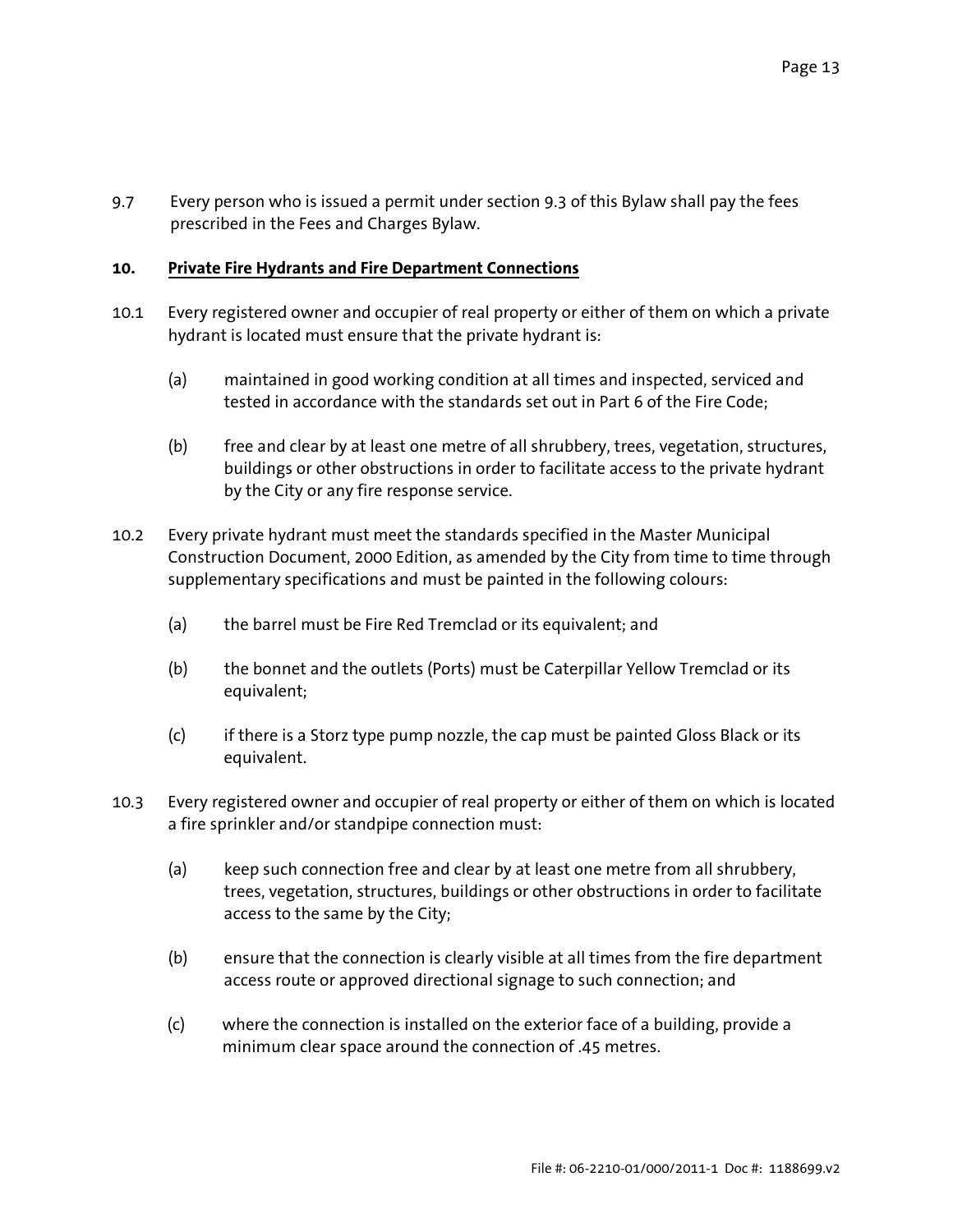10.4 Every owner and occupier of real property or either of them must ensure that connections to private fire hydrants and other connections are compatible with the City's Fire/Rescue equipment.

#### **11. Fees Relating to Attendance, Training, Investigation and Inspection by Fire/Rescue**

- 11.1 Where any permit issued by a City bylaw requires that one or more inspections be made by an Officer, the inspection fees as set out in the Fees & Charges Bylaw will apply.
- 11.2 Where any person requests a fire inspection and, at the time of request, it is the policy of Fire/Rescue to provide such inspections, the person requesting the fire inspection must pay the applicable inspection fee as set out in the Fees & Charges Bylaw.
- 11.3 Every owner and occupier or either of them of a structure that is involved in a fire incident for which a fire investigation report must be completed by Fire/Rescue in accordance with the Fire Services Act, must pay the applicable fire investigation fees as set out in the Fees & Charges Bylaw.
- 11.4 Where a breach of the Fire Code, Fire Services Act or this bylaw are observed during the course of an inspection by an Officer, and the Officer issues an order requiring an owner or occupier, or either of them, to correct the breach within a specified time period and to call for a re-inspection by an Officer, if, upon re-inspection, the Officer determines that the order has not been complied with or the violations have not been corrected, every owner or occupier of the premises or structure that is the subject of the inspection, or either of them, must pay the applicable re-inspection fee and any subsequent reinspection fee(s) as set out in the Fees & Charges Bylaw.
- 11.5 Where Fire/Rescue is required to attend to an incident relating to the illegal use, manufacture, storage or cultivation of a Controlled Substance, every owner or occupier of the premises or property where the attendance takes place must pay the applicable fee as set out in the Fees & Charges Bylaw.
- 11.6 Where Fire/Rescue is required to clean up or safely dispose of hazardous material or dangerous goods on or at premises or property, the owner or occupier of those premises or property, or the owner, occupier, carrier, agency, organization or person responsible for the transportation, storage or use of the hazardous material or dangerous goods, or any of them, must pay the fees for the clean up and safe disposal as set out in the Fees & Charges Bylaw.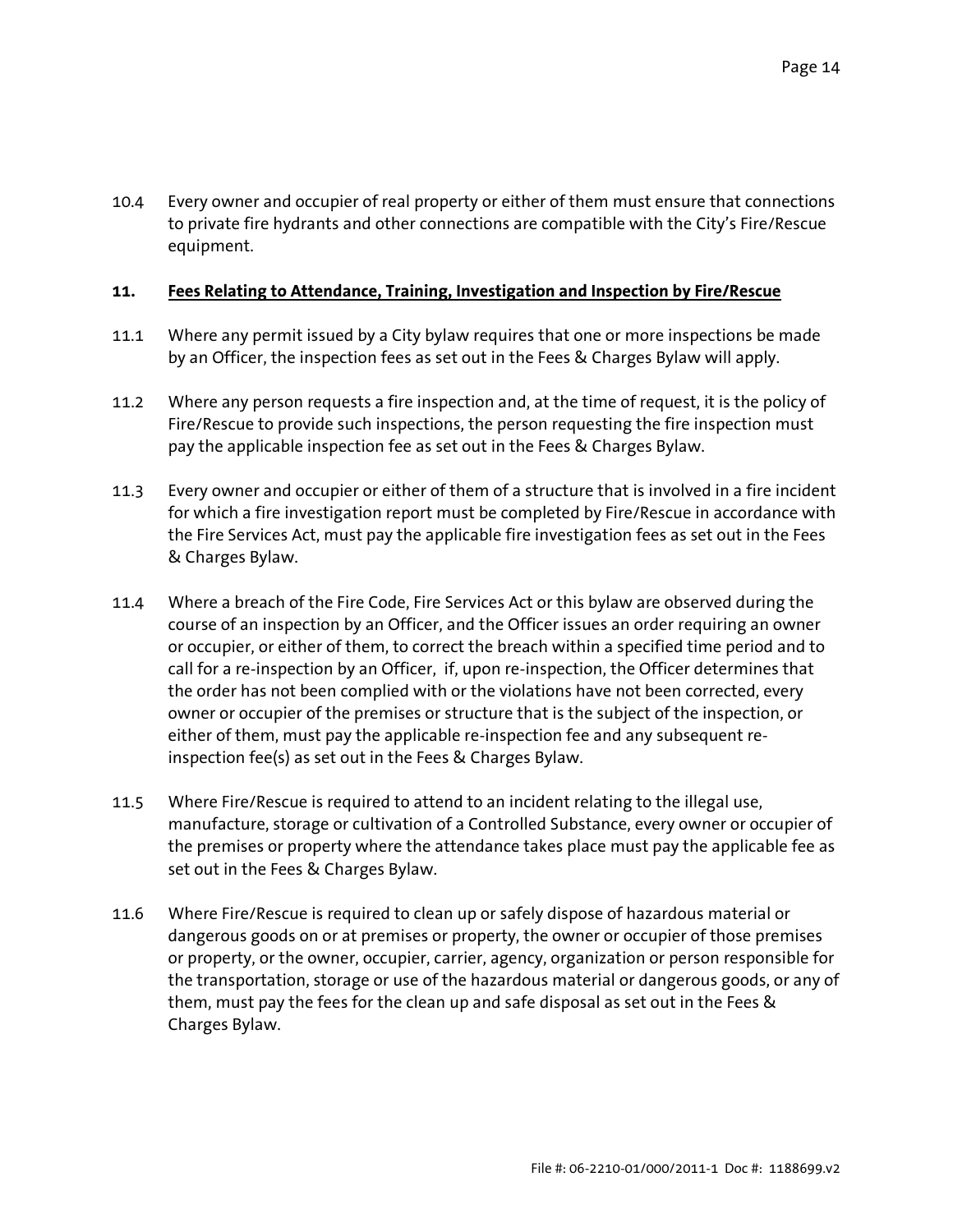- 11.7 Where Fire/Rescue is required to attend to a premises or property as a result of the use or discharge of Firecrackers, Low Hazard Fireworks, or High Hazard Fireworks, every owner or occupier of the premises or property where the attendance takes place, or the person responsible for the use or discharge of the Firecrackers, Low Hazard Fireworks or High Hazard Fireworks, or any of them, must pay the fee for attendance by Fire/Rescue as set out in the Fees & Charges Bylaw.
- 11.8 Where Fire/Rescue equipment has been damaged or contaminated in the course of attendance at a premises or property, or other place, as a result of the presence of a hazardous material or dangerous good on or in the premises or property, or otherwise, the owner or occupier of that premises or property, or the owner, occupier, carrier, agency, organization or other person responsible for the transportation, storage or use of the hazardous material or dangerous good, or any of them, must pay the fee for repair or replacement of the equipment as set out in the Fees & Charges Bylaw.
- 11.9 Where any person requests fire extinguisher training and, at the time of the demonstration it is the policy of Fire/Rescue to provide such training, that person will pay the fee for such demonstration and/or training as set out in the Fees & Charges Bylaw.
- 11.10 Where Fire/Rescue has caused a vacant or abandoned building or structure to be boarded up, every owner or occupier of the premises or property must pay the fee for Fire/Rescue personnel attendance and site securement as set out in the Fees and Charges Bylaw.
- 11.11 Where Fire/Rescue is required to attend to an incident which requires the use of equipment or services not readily available to Fire/Rescue, Fire/Rescue may contract with third parties for the provision of that equipment or services, and the owner or occupier of the premise or property where that attendance takes place must pay the applicable fee as set out in the Fees and Charges Bylaw.
- 11.12 In addition to those costs payable under section 11.11, where Fire/Rescue is required to attend an incident at a vacant building the owner of the premises or property where that attendance takes place must pay all costs incurred by the City including the costs of labour, equipment, materials and administration, as determined by the Fire Chief.

## **12. False Fire Alarm Regulations**

12.1 Every owner and occupier or either of them of real property within the City on which a fire alarm system exists will ensure that: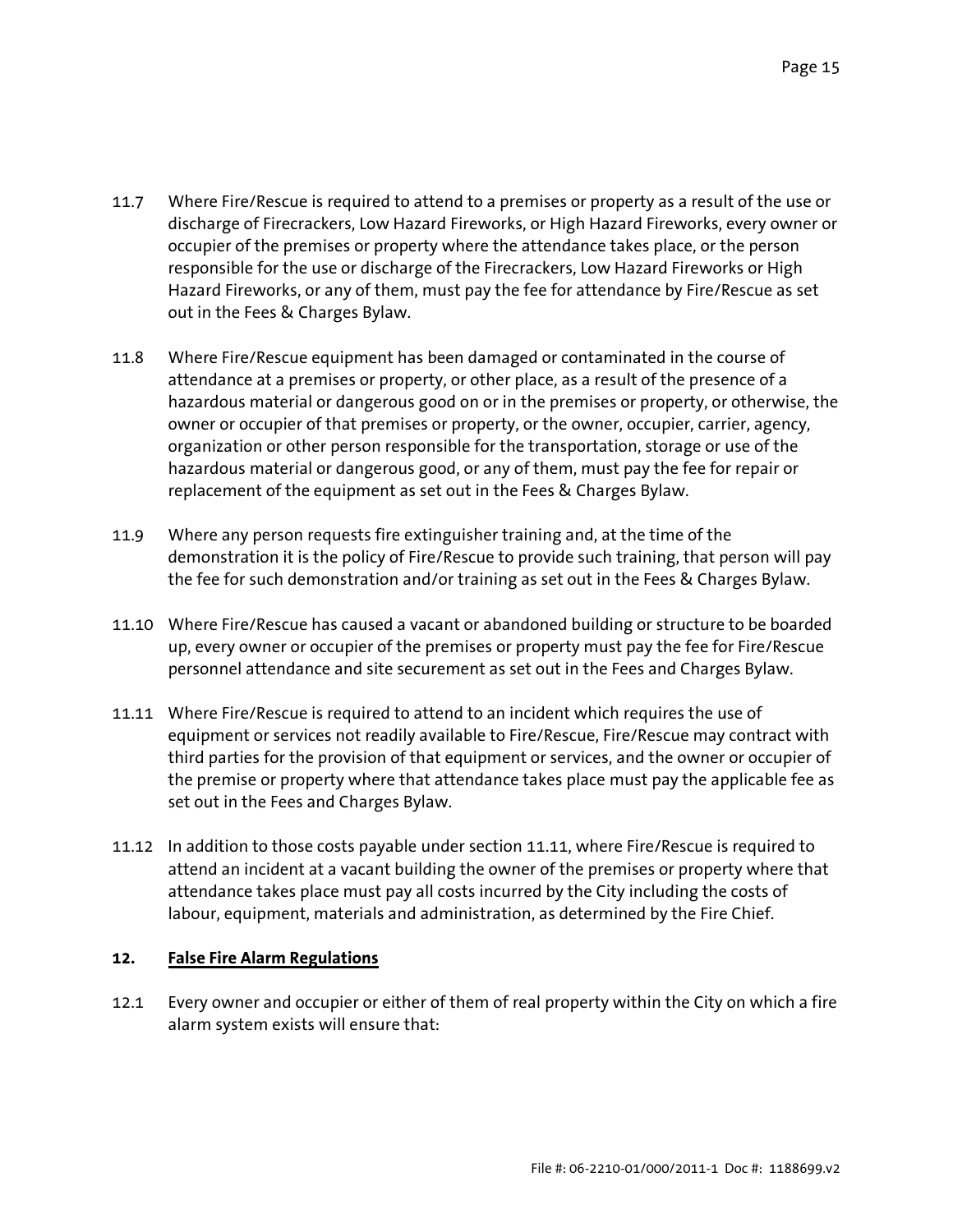- (a) the fire alarm system is regularly maintained and serviced so as to prevent false fire alarms;
- (b) no fire alarm system will be used where the owner or occupier knows or ought reasonably to know that the same is malfunctioning and may be reasonably expected to cause a false fire alarm;
- (c) any fire alarm system that has activated and caused two or more false fire alarms within a 48 hour period will be immediately serviced or repaired by a qualified fire alarm technician so as to prevent further false fire alarms from occurring.
- 12.2 Where a property has only a single fire alarm system, if that system generates one or more excessive false fire alarms the excessive false fire alarm fees will apply.
- 12.3 Where a property has multiple fire alarm systems and it can be readily determined at the time of attendance at the property by Fire/Rescue which fire alarm system has produced the false fire alarm, the provisions of section 12.2 will apply to each fire alarm system, otherwise the fire alarm systems will be treated as a single system for purposes of this Bylaw and if the system generates one or more excessive false fire alarms the excessive false fire alarm fees will apply.
- 12.4 The City will provide written notice of each false fire alarm by mailing a notice to the civic address of the property where the false fire alarm occurred and to the registered owner where it appears from the City's tax roll records that the owner does not reside at the property where the false fire alarm occurred.
- 12.5 For each excessive false fire alarm the City will issue an invoice for the excessive false fire alarm fees and that invoice will be mailed to the civic address of the property where the excessive false fire alarm occurred and to the registered owner where it appears from the City's tax roll records that the registered owner does not reside at the property where the excessive false fire alarm occurred.
- 12.6 The registered owner of any property where an excessive false fire alarm occurred is responsible for the payment of any invoice issued pursuant to this Part for excessive false fire alarm fees regardless of whether the registered owner occupies the premises in which the fire alarm system that triggered the false fire alarm exists. Invoices issued pursuant to this Part are due and payable within 30 days of receipt. Invoices that remain unpaid on December  $31<sup>st</sup>$  in the year in which they are issued will be added to the tax roll of the property on which the premises that generated the excessive false fire alarm fees are located and will form part of the taxes payable on the property as taxes in arrears.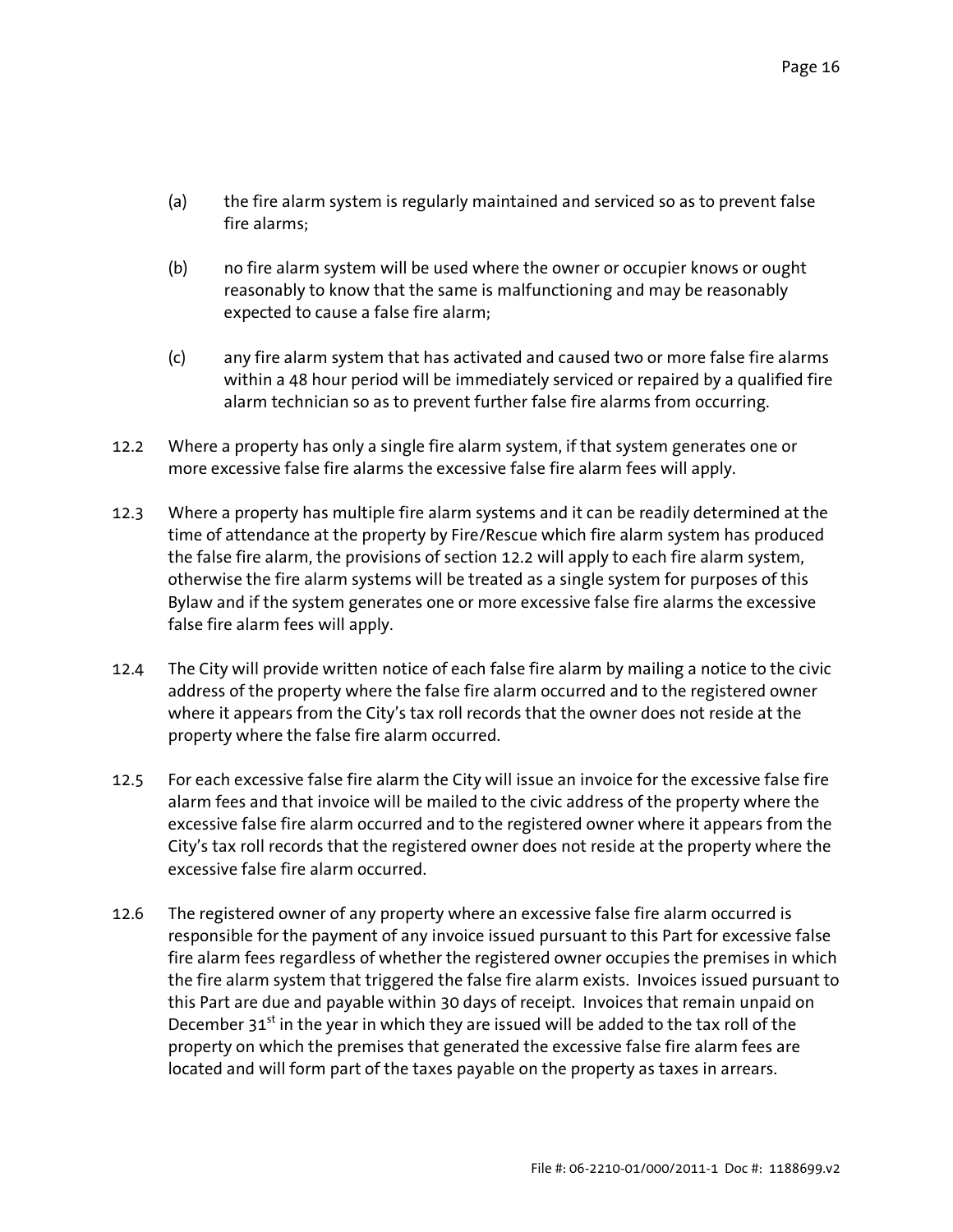- 12.7 Where an owner or occupier of a premises or property has paid a fee for services or activities performed by Fire/Rescue in response to a false fire alarm at the premises or property, and the owner or occupier has since taken measures to reduce the likelihood of the occurrence of a false alarm at the premises or property in the future, the owner may request reimbursement of the fee for services or activities paid in respect of the false alarm by submitting such a request to the Fire Chief, and this request must set out the specific measures that the owner or occupier has taken to reduce the likelihood of the occurrence of a false alarm.
- 12.8 Upon receipt of a request for reimbursement submitted in accordance with section 12.7 of this bylaw, the Fire Chief will review the request and may, if satisfied that the owner has taken appropriate measures to reduce the likelihood of the occurrence of a false alarm, reimburse the owner up to a maximum of 90% of the fee paid by the owner for the services or activities performed by Fire/Rescue in response to a false alarm within the previous twelve month period.

# **13. Contact Persons**

- 13.1 Every registered owner and occupier of real property or either of them that has a fire alarm system or a monitored or unmonitored automatic fire sprinkler system installed on premises on the property, or both, must submit to the Fire Chief, in a prescribed form, the name and telephone number of at least one person (the "Contact Person") who is available to attend, enter and secure the premises in the event that either system is activated and Fire/Rescue attends at the property. The Contact Person form must be updated on the earlier of every twelve months and the date on which the Contact Person is changed. The Contact Person must:
	- (a) normally reside and work in areas that will allow the Contact Person to reach the premises within 45 minutes under normal conditions;
	- (b) be familiar with the premises and have possession of any keys, passcards, security codes and any other required entry devices or information to gain access to and resecure the premises; and
	- (c) have full authority to take possession and control of the premises and property from Fire/Rescue once an incident is concluded.
- 13.2 If a Contact Person is notified of an incident on the premises by Fire/Rescue, that person must attend at the premises from which the alarm originated within 45 minutes of notification.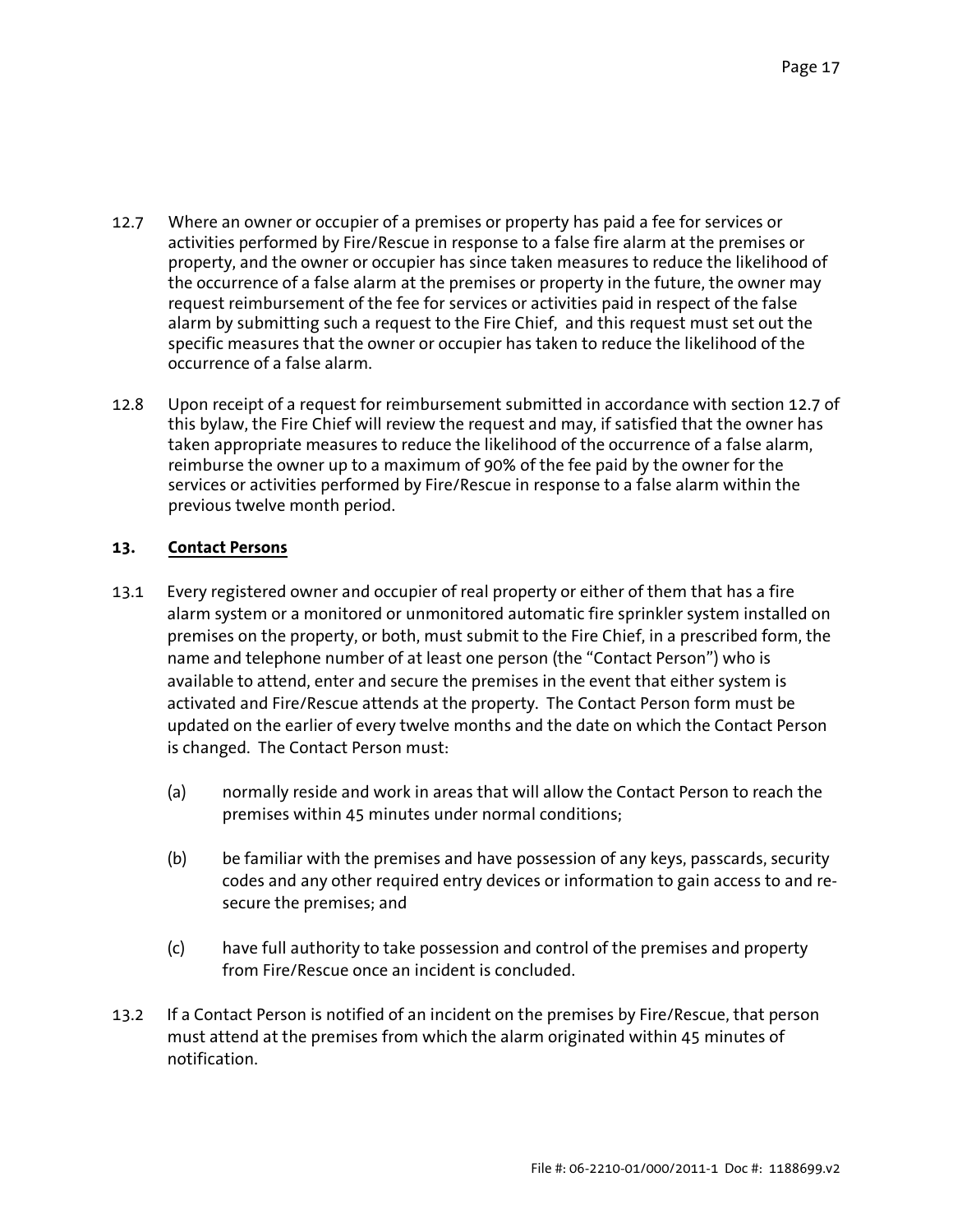13.3 Any owner or occupier, or both as the case may be, that fails or whose Contact Person fails to comply with sections 13.1 and 13.2 will pay the fees prescribed in the Fees & Charges Bylaw.

# **14. Tanks**

- 14.1 Every owner or occupier of property on which a tank has been installed or is to be installed, must ensure that at all times the tank meets all requirements of the Fire Code with respect to its installation, maintenance, repair, removal or abandonment.
- 14.2 No person will deliver any petroleum or flammable or combustible product to any tank located on property anywhere in the City unless that person is satisfied, having made reasonable enquiry, that the tank meets all applicable provisions of the Fire Code.
- 14.3 Where an Officer has reasonable grounds to believe that an event has occurred that may have resulted in the shifting of the earth around any tank, the Officer may require the owner or occupier of the property on which the tank is located to conduct immediate testing for leakage in accordance with the standards set out in the Fire Code.

## **15. Forest Closures**

Where, in the opinion of the Fire Chief, the safety of life or property or both in any area within the City is endangered through the hazardous condition of the forest cover or the occurrence of spread of fire burning in any forest or woodland, the Fire Chief may, by an order in writing signed by him, declare that area or any portion thereof as a closed area for such period or periods of time as the Fire Chief may determine. Should the Fire Chief impose a closure order in respect of any area within the City, no person may enter into that area during the period of closure for any purpose whatsoever other than as an authorized firefighter under the direction and control of a recognized firefighting unit or under written direction of the Fire Chief.

## **16. Securing Fire Damaged or Abandoned Buildings**

16.1 Where a fire has occurred in a building or structure which, in the opinion of Fire/Rescue, has rendered entry to that building or structure unsafe, it is the registered owner's responsibility to immediately secure the building or structure in a manner sufficient to prevent entry to the same. The City may, after making reasonable efforts to contact the registered owner or occupant of the building or structure or the Contact Person where applicable, to advise them of the need to secure the building or structure under this section, instruct its employees or agents to board up the building or structure to the extent required by this section. The cost of such boarding will be invoiced to the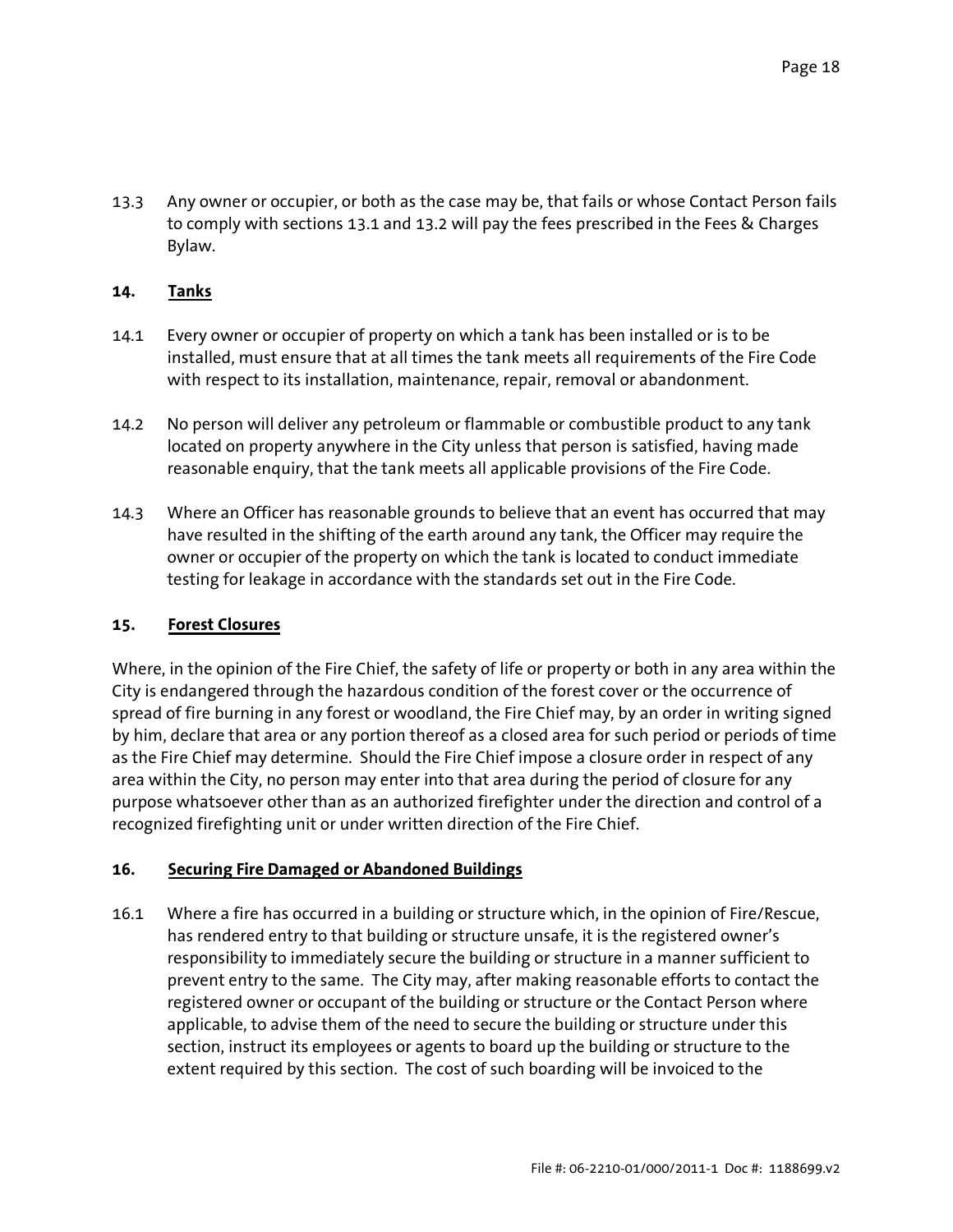registered owner of the property on which the building or structure is situated and will be payable within 30 days of receipt of the invoice.

- 16.2 Every registered owner of property on which a vacant building or structure is located must comply with Subsection 2.4.6 of Division B of the Fire Code which requires that the building or structure be secured against unauthorized entry.
- 16.3 Where, in the opinion of the Fire Chief the securement of a vacant building undertaken pursuant to section 16.2 of this Bylaw is insufficient to prevent unauthorized entry, the Fire Chief may require the registered owner to take specific measures to secure the vacant building or structure against unauthorized entry.
- 16.4 Where a registered owner fails to meet the requirements of sections 16.2 or 16.3, the City may, after making reasonable efforts to contact the registered owner or occupier of the vacant building or structure, or the Contact Person where applicable, to advise them of the need to secure the vacant building or structure under this section, instruct its employees or agents to board up the vacant building or structure to the extent required by this section. The cost of such boarding will be invoiced to the registered owner of the property on which the vacant building or structure is situated and will be payable within 30 days of receipt of the invoice.

## **17. Fire Safety Plan & Lock Box Requirements**

- 17.1 Every occupier of a building or area for which a fire safety plan is required by the Fire Code must, without limiting the Fire Code requirements:
	- (a) prepare the fire safety plan in cooperation with Fire/Rescue;
	- (b) remit to the City the fee prescribed in the Fees & Charges Bylaw for the fire safety plan review process performed by Fire/Rescue under this section; and
	- (c) review the fire safety plan at intervals not greater than 12 months to ensure that it takes account of changes in use and other characteristics of the building or area to which the plan relates and, where changes have occurred, submit a new fire safety plan to Fire/Rescue in accordance with paragraph (a) of this section, together with payment of the fees prescribed in paragraph (b) of this section.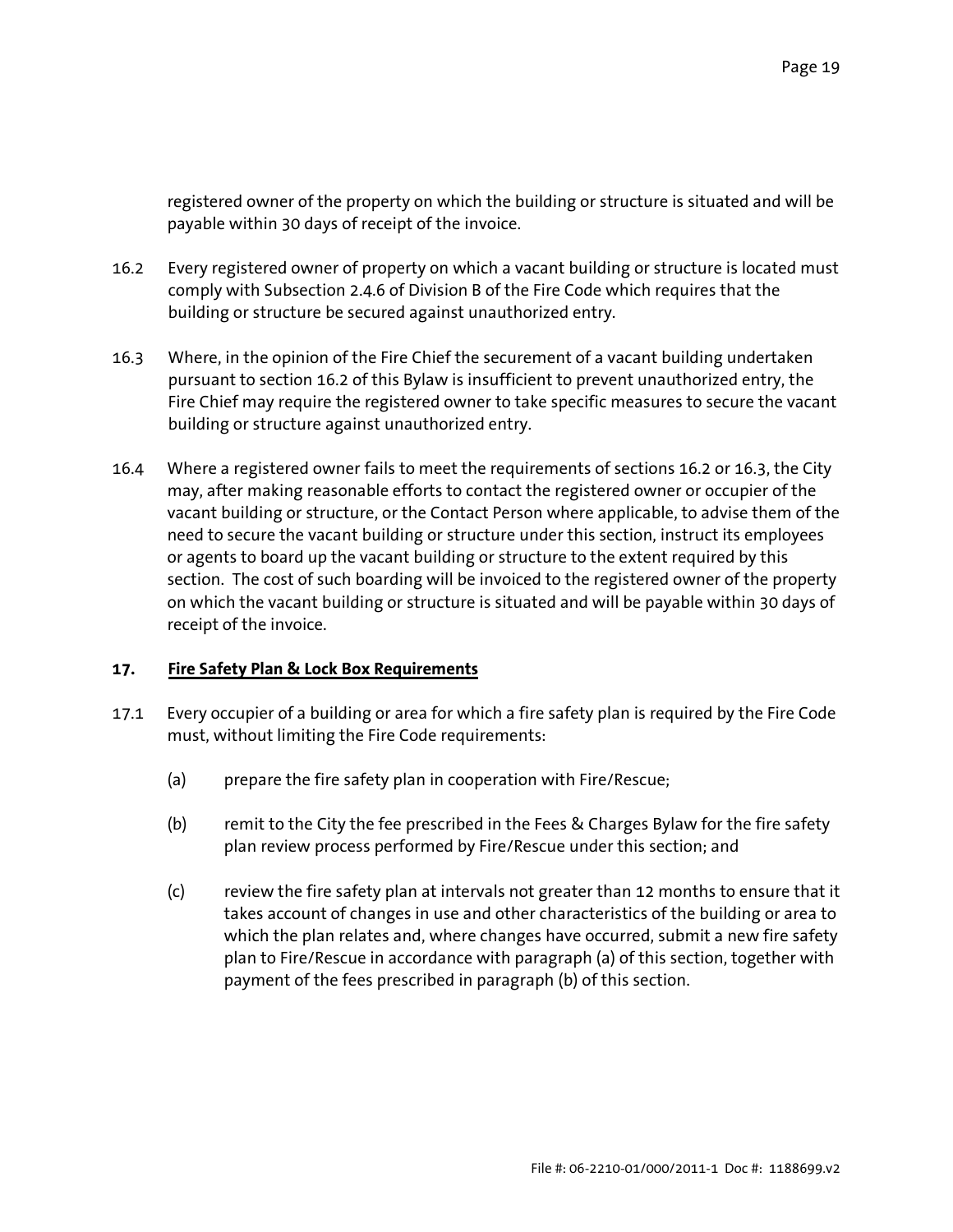- 17.2 The owner of a building or part thereof that is newly constructed or renovated or that has had a change in occupancy, and that is required to have a fire alarm system in which any hazardous activities will occur, shall within 60 days of the completion of such construction, renovations or change in occupancy submit to the Fire Chief a written fire safety plan, in a form acceptable to the Fire Chief, for that building or part thereof and covering fire prevention activities, fire drills, fire safety training, maintenance of fire safety systems and equipment, and such other fire safety matters as the Fire Chief may require.
- 17.3 A copy of a fire safety plan must at all times be made available by the owner on the premises to which it applies.
- 17.4 Every fire safety plan submitted under subsections 17.1 and 17.2 shall be upgraded by the current owner of the building and submitted to the Fire Chief, in a form acceptable to the Fire Chief, every ten years.
- 17.5 The Fire Chief may establish a pre-incident plan program for any class of occupancy.
- 17.6 If a pre-incident plan program is established, every owner of premises in the specified occupancy class shall prepare and submit to the Fire Chief, in a form approved by the Fire Chief, a pre-incident plan for the premises with a diagram of each level of occupancy of the premises together with such other information as the Fire Chief may require.
- 17.7 A pre-incident plan shall be filed by the owner of the premises for which it is required not later than 60 days after:
	- 17.7.1 the date the Fire Chief establishes a pre-incident plan program for that class of occupancy; and
	- 17.7.2 any alterations to the premises that affect the pre-incident plan or change the occupancy of the premises or any part thereof.
- 17.8 The Fire Chief may require the installation of a lock box containing access keys to a building or premises for the use of Fire/Rescue in a location acceptable to the Fire Chief on the exterior of such building or premises. The lock box may only be opened by Fire/Rescue.
- 17.9 The owner or occupier of a building or premises who has installed a lock box shall pay the fee for installation of the lock box cover prescribed in the Fees & Charges Bylaw.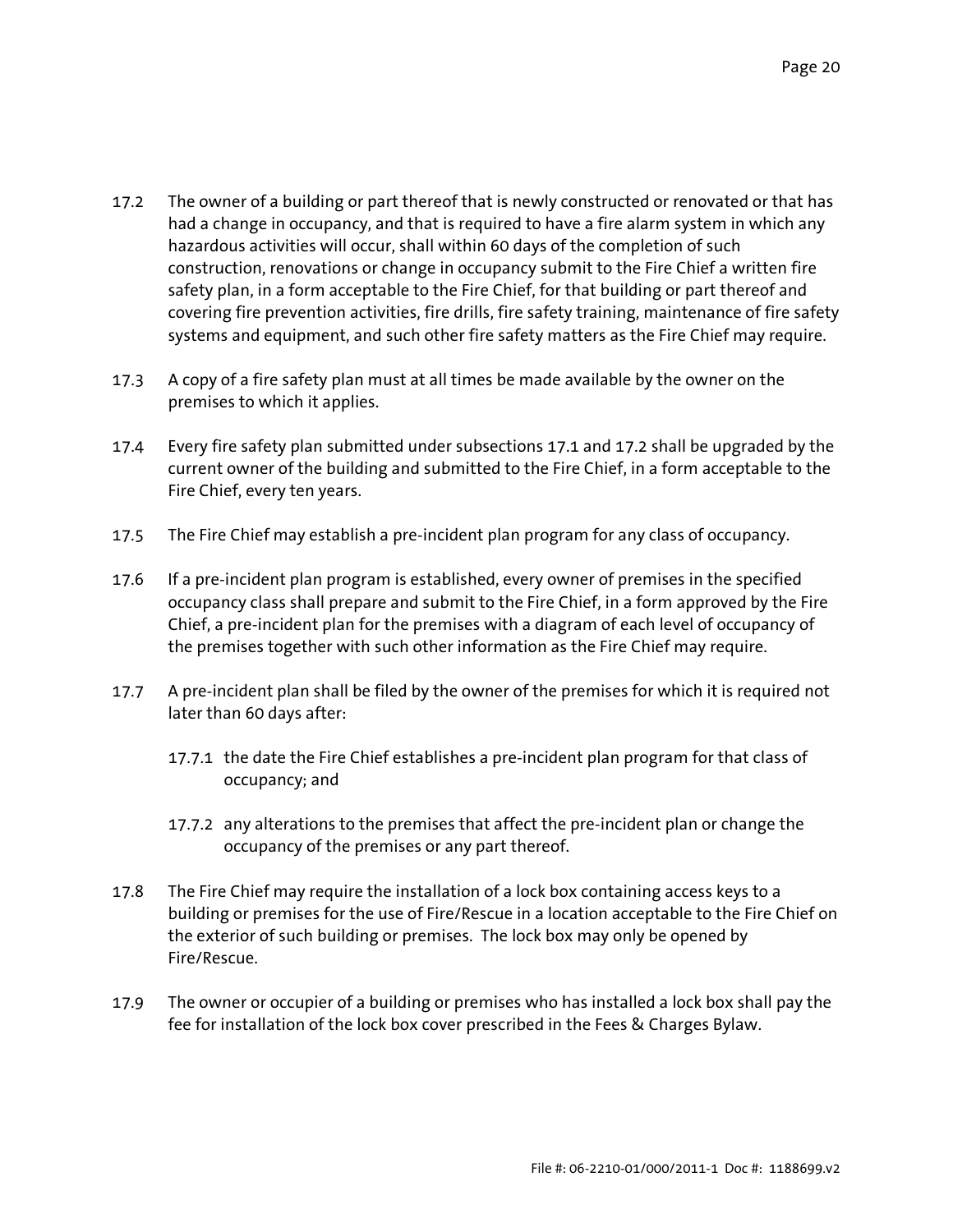## **18. Fire Protection Equipment Inspection, Testing and Maintenance**

- 18.1 Where an owner or occupier of a premises or property is required to have an inspection, testing or maintenance of the fire protection equipment on that premises or property, the owner or occupier, or both, will ensure that the inspection, testing or maintenance is performed by a Fire Protection Technician and that the Fire Protection Technician has a valid business license to conduct business in the City.
- 18.2 Every Fire Protection Technician that performs an inspection or test referred to in Section 18.1 will ensure that:
	- (a) the inspection, testing or maintenance is recorded; and
	- (b) the fire protection equipment is tagged or labeled in a manner acceptable to the Fire Chief and in accordance with the requirements of the Fire Code and the Applied Science Technologists and Technicians Act, R.S.B.C. 1996, c. 15.

## **19. Costs Added to Tax Roll**

Where any person fails to observe or perform any requirement of this Bylaw and the Bylaw authorizes the City to then observe or perform the requirement, where the requirement relates to real property, the City may invoice the person for the amounts which it expends to perform the requirement and if the invoice remains unpaid on December  $31<sup>st</sup>$  of the year it was rendered, the amount will be deemed to be taxes in arrears and added to the taxes for the property pursuant to section 17 of the Charter.

#### **20. Severability**

The provisions of this Bylaw are intended to be severable and should any part of this Bylaw to found to be invalid by a court of competent jurisdiction, the finding of invalidity will not affect the validity of the remainder of this Bylaw.

## **21. Offences**

Every person who contravenes or violates any of the provisions of this Bylaw, who suffers or permits any act or thing to be done in contravention or violation of any provisions of this Bylaw or who neglects to do or refrains from doing anything required to be done by any of the provisions of this Bylaw commits an offence and will be liable to the penalties provided for in the Offence Act, R.S.B.C. 1996, c. 338, as amended. Where an offence is of a continuing nature, each day that the offence is continued will constitute a separate offence.